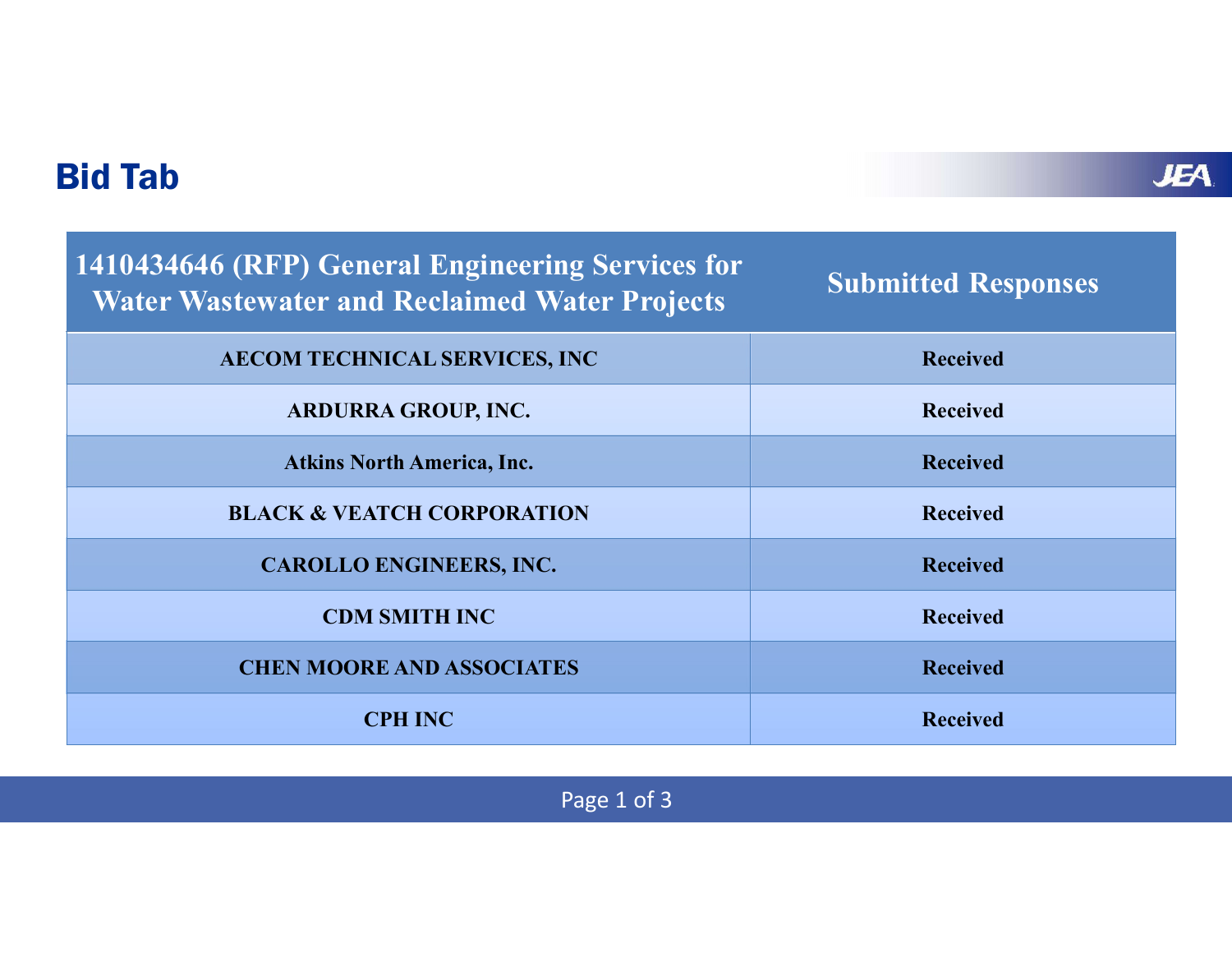| <b>Bid Tab</b>                                                                                            | <b>JEA</b>                 |
|-----------------------------------------------------------------------------------------------------------|----------------------------|
| 1410434646 (RFP) General Engineering Services for<br><b>Water Wastewater and Reclaimed Water Projects</b> | <b>Submitted Responses</b> |
| CRAWFORD, MURPHY AND TILLY, INC.                                                                          | <b>Received</b>            |
| <b>FREESE AND NICHOLS</b>                                                                                 | <b>Received</b>            |
| GAI CONSULTANTS, INC.                                                                                     | <b>Received</b>            |
| <b>GANNETT FLEMING INC</b>                                                                                | <b>Received</b>            |
| <b>HALFF ASSOCIATES, INC</b>                                                                              | <b>Received</b>            |
| <b>HAZEN AND SAWYER</b>                                                                                   | <b>Received</b>            |
| <b>KIMLEY-HORN AND ASSOCIATES</b>                                                                         | <b>Received</b>            |
| MCKIM & CREED, INC.                                                                                       | <b>Received</b>            |
| Page 2 or 3                                                                                               |                            |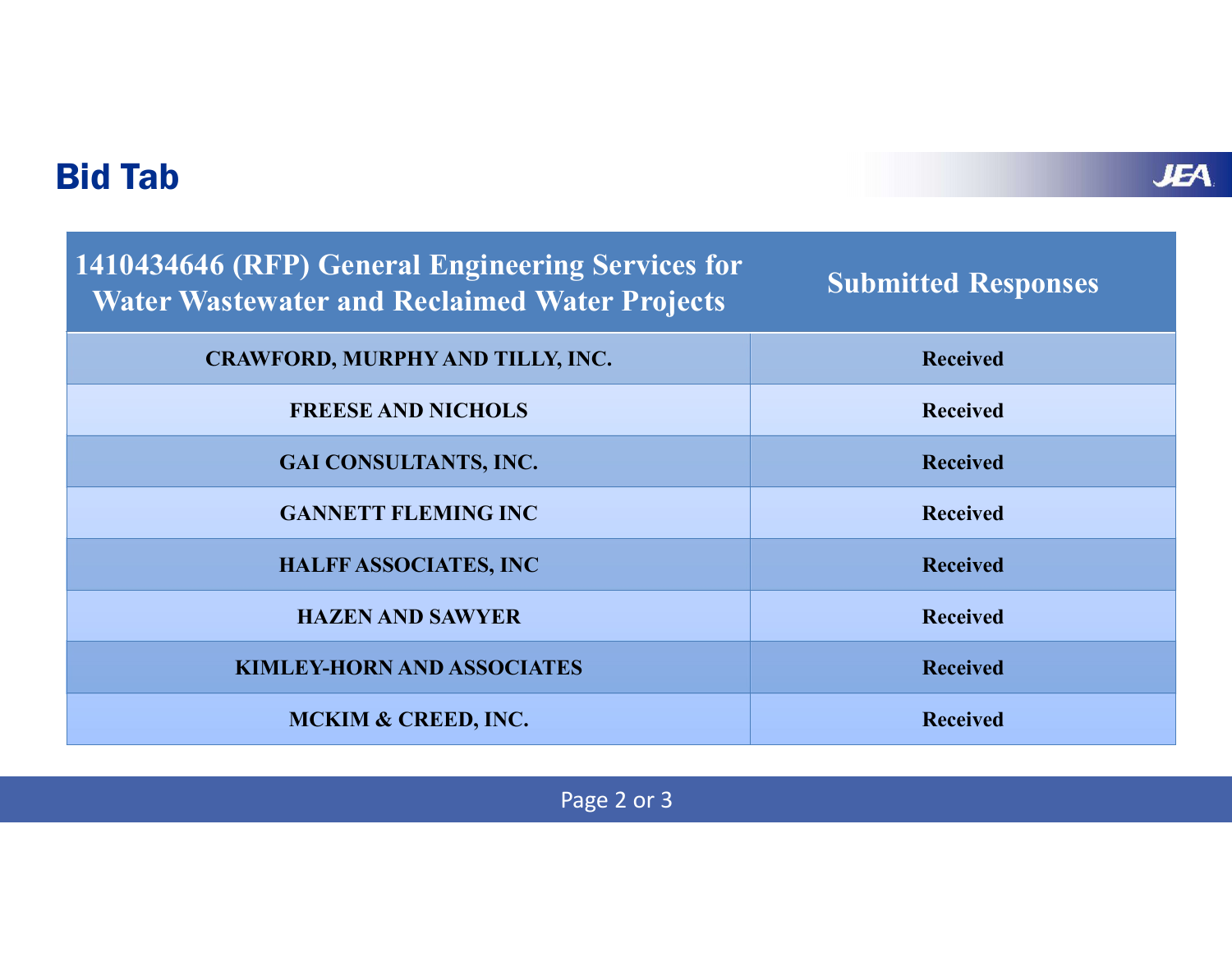| <b>Bid Tab</b>                                                                                            |                            |
|-----------------------------------------------------------------------------------------------------------|----------------------------|
| 1410434646 (RFP) General Engineering Services for<br><b>Water Wastewater and Reclaimed Water Projects</b> | <b>Submitted Responses</b> |
| <b>MITTAUER &amp; ASSOCIATES, INC.</b>                                                                    | <b>Received</b>            |
| MOTT MACDONALD FLORIDA, LLC                                                                               | <b>Received</b>            |
| <b>WRIGHT-PIERCE INC</b>                                                                                  | <b>Received</b>            |

Page 3 of 3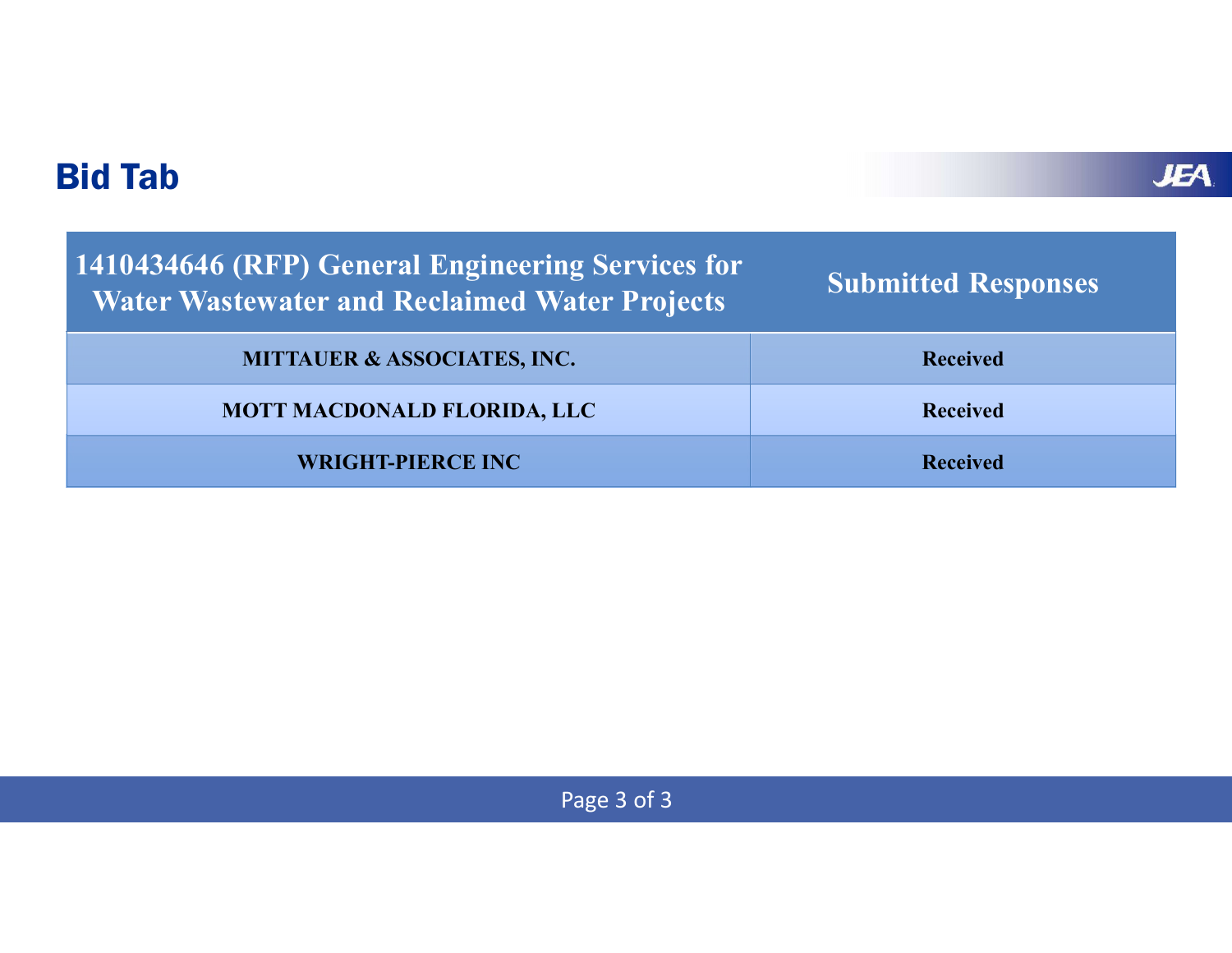|                            | <b>JEA</b> |
|----------------------------|------------|
| <b>Submitted Responses</b> |            |
| \$5,566,904.18             |            |
| \$6,870,352.53             |            |
| \$2,485,661.63             |            |
|                            |            |